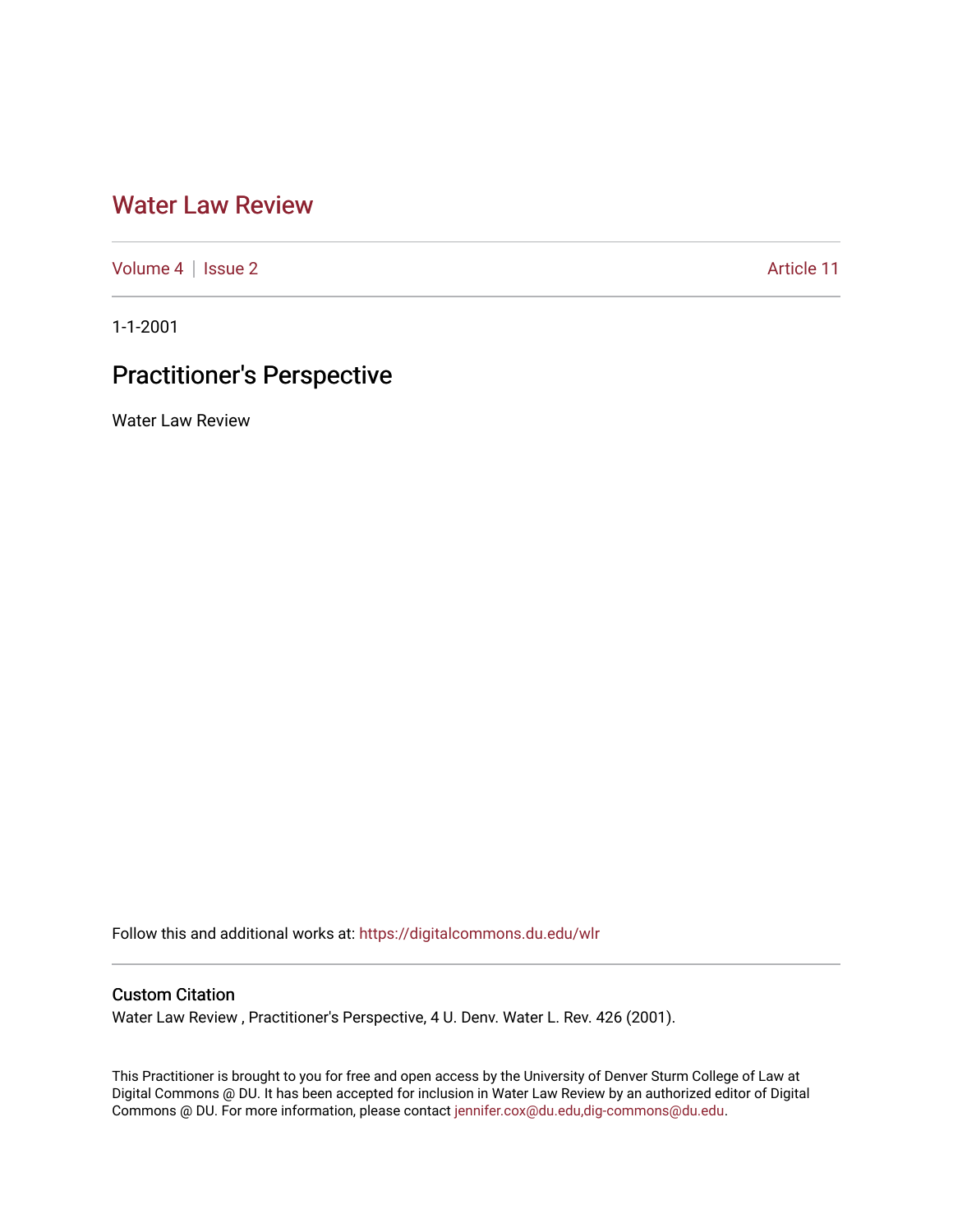## **PRACTITIONER'S PERSPECTIVE**

The *Water Law Review* is please to present the following interview with one of the great water lawyers, public servants, and teachers of our time-John A. Carver, Jr., to whom we proudly pay tribute in this issue. Chip Cutler, one of John Carver's former students, had the privilege to interview Professor Carver, whereby we learn of his incredible life and career as a water lawyer, public servant, and teacher. On behalf of the Editors, Mr. Cutler, and our readers, I sincerely thank Professor Carver for his time and candid insights. I hope all who read this interview thoroughly enjoy it.

#### *Kris A. Zumalt, Editor-in-Chief*

Interviewer: Good morning Professor Carver, I'd like to begin with your childhood history. You were born and raised in Idaho, and I was wondering how western water law has changed since you were a boy?

Professor Carver: I was a boy growing up in Idaho in the 1920s. I spent summers on my grandfather's irrigated farm. "Turning the water" into the fields and rows was one of the chores. I was very well aware of how important water was. I was unaware of water law as such, but I did know that my grandfather had water *rights* and that they were as important to him as his land rights. The neighbors who shared the same ditch also had water rights and occasionally there was conflict.

How has it changed? Obviously much has changed. The law has changed, and water use has changed, but how those farmers feel about their water rights hasn't changed. Many of the water rights have been sold.

Interviewer: Is Idaho's experience similar to Colorado's, in terms of development replacing many of the historical farms?

Professor Carver: Idaho has more water than Colorado has. As I used to tell you in class, what kind of water law you have depends on how much water you have. I think there are more pressures to shift uses in Colorado from farms to municipal and industrial uses.

Interviewer: Professor Carver, how did you become interested in natural resources work, and water in particular? Was it a conscious choice, or were you just sort of nudged in that direction?

Professor Carver: My interest in natural resources, and in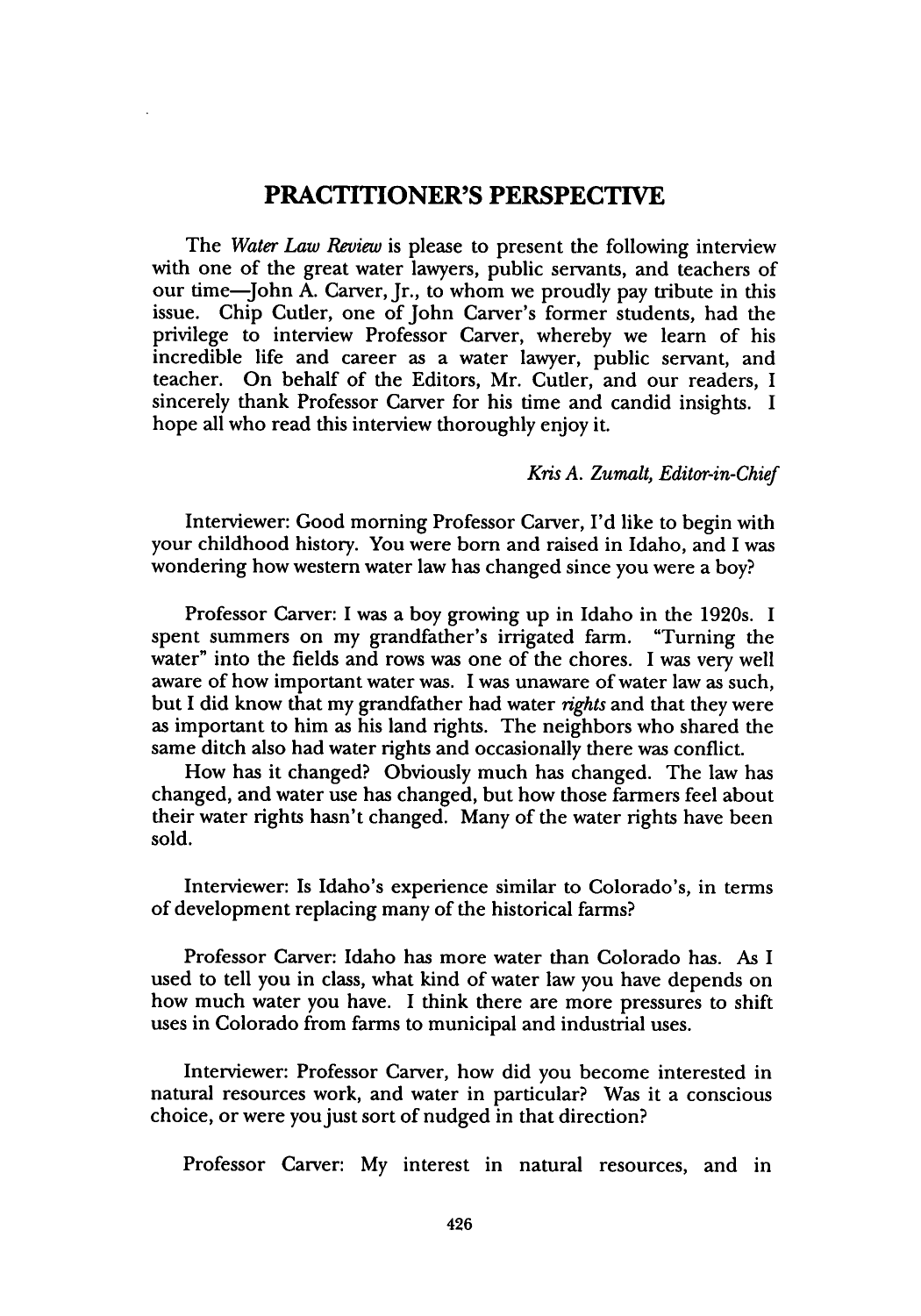particular in water, was accidental in many ways. I was not aware growing up of the separate field of water law. In those simpler times youngsters aspired to be lawyers, not corporation, criminal, or water lawyers. I did grow up in an agricultural area and I did know those were the problems that lawyers, like my father, were involved with.

Interviewer: Speaking of your father, he was blind, but he overcame this adversity to work as a United States Attorney for the State of Idaho for twenty years, and later a trial judge. Was it primarily his influence, or were there others who influenced your career path?

Professor Carver: I remember wanting to become a lawyer from my earliest days. I suppose my father was an important part of that. As the time went on, as **I** finished college, I started an administrative career in the government. After finishing law school I returned to the law.

Interviewer: I've always wondered how one would cope with blindness practicing law and preparing for trial?

Professor Carver: Growing up with him his children weren't much aware that he was handicapped in any way. He had studied under a lawyer, and after passing the bar shortly after I was born, opened an office doing collections and that sort of thing, and quite soon was elected county prosecutor. He had a partner some of the time who I suppose made some difference, but he didn't regard his as any kind of a handicapped situation at all. He prepared cases, and when I was about ten years old, I can remember going to the law library with him, where he'd tell me exactly how to use the West key system and find cases. He was active in Democratic politics and when Roosevelt was elected became a United States Attorney. Of course as a U.S. Attorney you had secretaries and assistants, things like that, but he did his fair share of the work. He used to present cases to the Grand Jury and try cases and so on.

Interviewer: So you were indoctrinated in the practice of law at a young age.

Professor Carver: I don't know about the practice of law, but I was aware of what lawyers did and how things went in the community and so on. I moved on to, you might call it, more structured work than involved in private practice.

Interviewer: When did you discover your interest in politics and working in the federal government?

Professor Carver: Those are two different questions. I was interested in politics because my father was. In 1936, he ran for the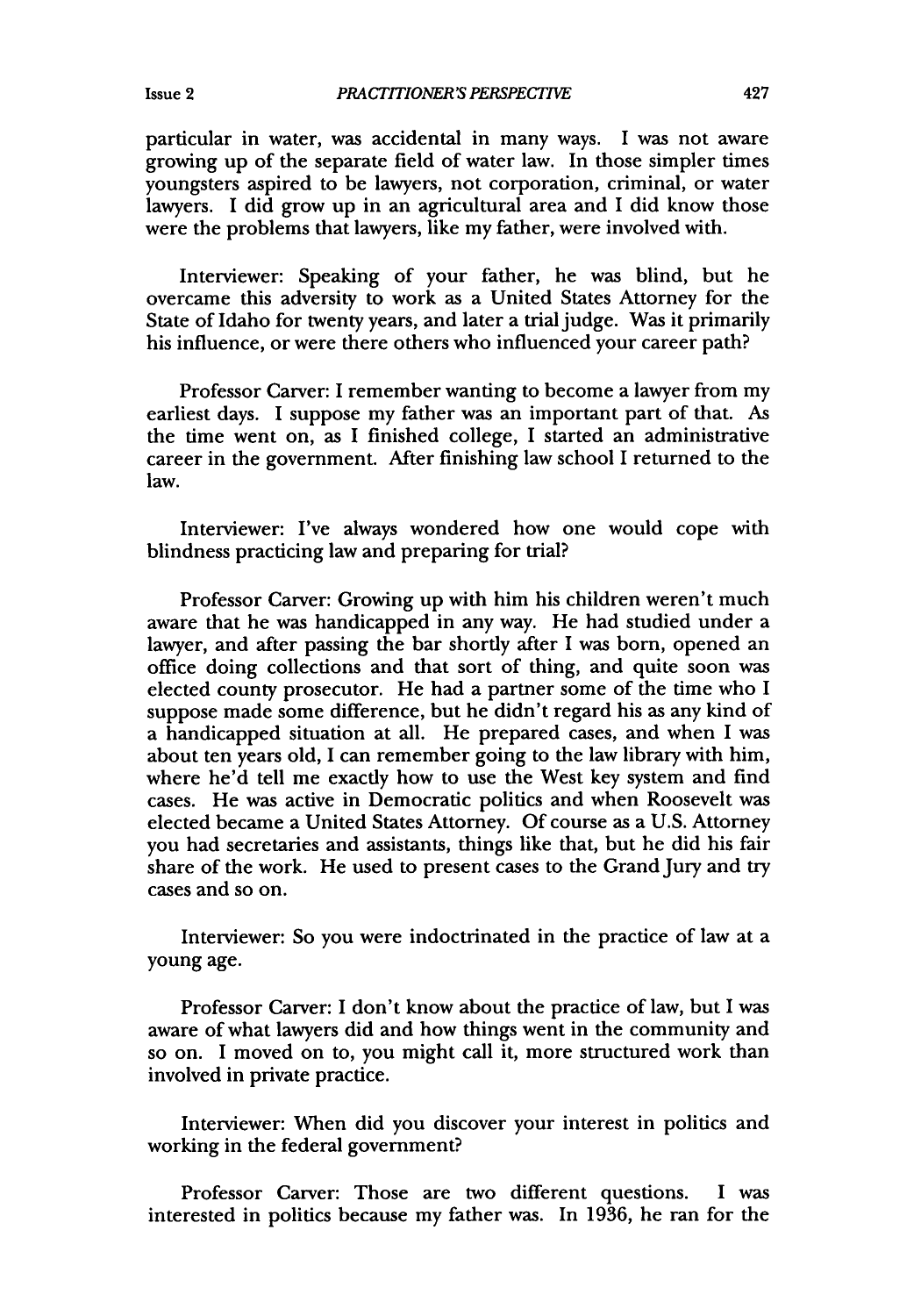Democratic nomination for the United States Senate, unsuccessfully, but I drove him all over the state of Idaho in that campaign. I was imbued with politics. I went to Washington, D. C. after that campaign where I got a job working for a Senate Committee. I was then 18. I got into non-political government in 1940 through a civil service examination, and was in civilian personnel administration for the War Department until 1947.

I quit my governmentjob to open a solo practice in Boise in 1947. I was for a time an Assistant Attorney General, and I got back into politics by helping Frank Church, a fellow Boise lawyer, in his successful campaign for the Senate in 1956, and I became his Administrative Assistant. In 1960 **1** worked in the Kennedy campaign.

Interviewer: How did you become involved with the Kennedy campaign, as his Michigan campaign coordinator?

Professor Carver: I was acquainted with Ted Sorenson, Kennedy's Administrative Assistant. After Kennedy was nominated I got a call from Bob Kennedy. The interview was odd. He said, "What do you know about Michigan?" I said, "Absolutely nothing." He said, "Well, you're our man." The general idea was that there were really two Democratic parties in Michigan, and they wanted someone who was not tied up with either side.

Interviewer: Were you effective, bringing the two sides together?

Professor Carver: Well I was rewarded by the Kennedy administration with a sub-cabinet appointment as Assistant Secretary of the Interior, and we did carry the state.

Interviewer: What were your first impressions of young John Kennedy?

Professor Carver: Well I met him in Boise when he was just first elected to the Senate. He was a very impressive guy. He was in his first term, I asked what it was like being Senator, and he said, "it's the most corrupting job in the world." He was a very personable and able. I didn't know him personally very well; I did know a lot of the people who were very close to him quite well. I was a great admirer.

Interviewer: His brother Robert?

Professor Carver: Well, he was one tough cookie. I liked him a lot, but he was pretty no nonsense in terms of what we were trying to do at the time, running a successful election. I wasn't involved at later times, after he was a Senator and running for President himself. I was on the Federal Power Commission, so I wasn't involved in any later campaigns.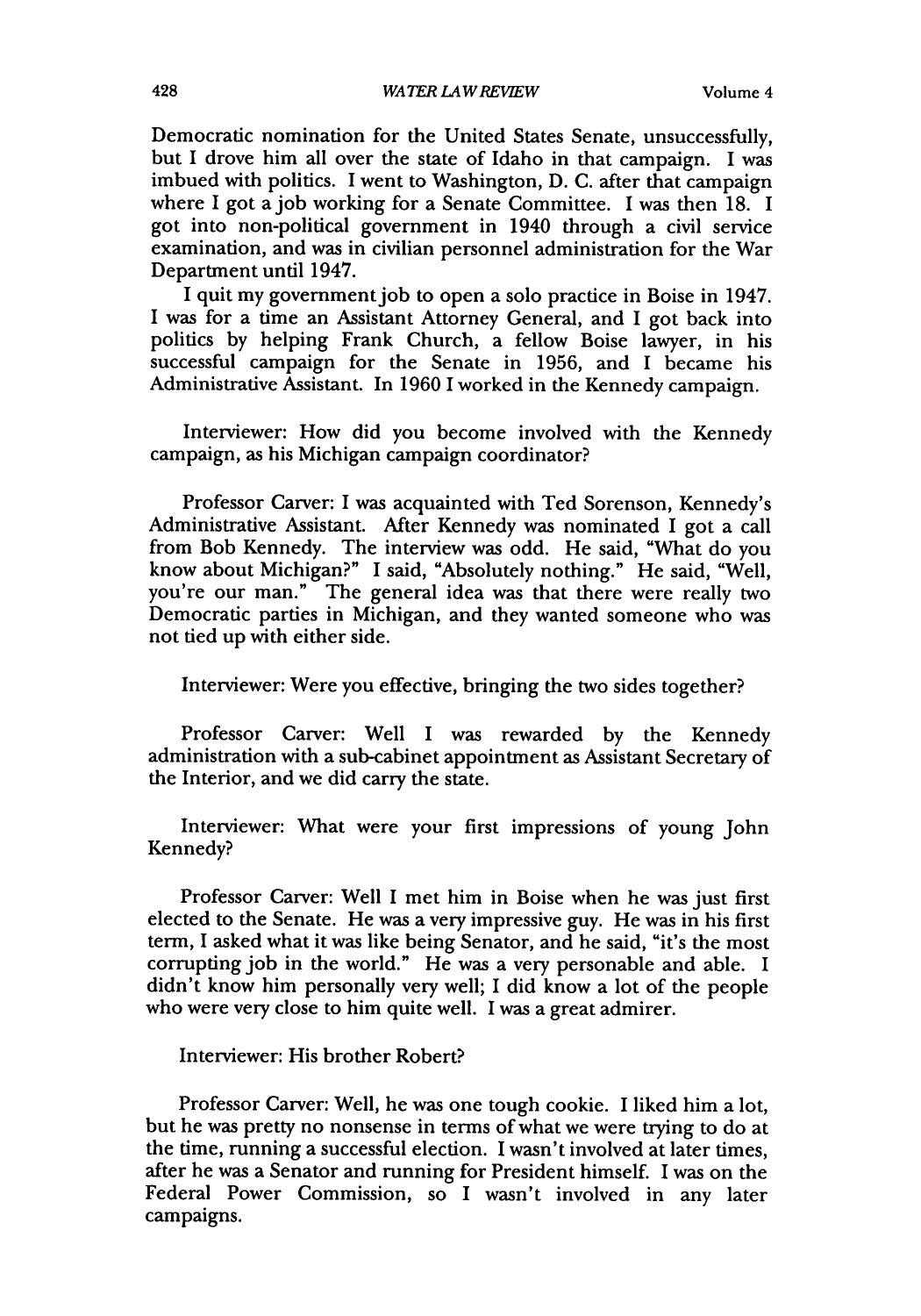### Interviewer: What was your role in Johnson's '64 campaign?

Professor Carver: As a part of his administration in the Interior Department I could defend or support what Interior was doing. I accompanied Johnson on one of his western campaign swings. I went to a number of different states and again just kind of talking up the administration or the particular Congressman that we happened to be interested in, that sort of thing. I was trying to make it clear to the various user and other groups in the West that the administration was a fair and good administrator of the public lands.

Interviewer: In your Idaho practice you concentrated on timber and mining law issues; when did you shift to water, and why?

Professor Carver: I don't think I ever really shifted to water. I don't remember having a water case. Working with Frank Church involved many water issues. This was especially true of the 1956 campaign for election to the Senate because there was pending at the time competing projects for the development of the Hells Canyon stretch of the Snake River. The federal proposal was to build a high dam, and the competing proposal was for several low dams to be built by the Idaho Power Company. An issue in the campaign, charges that Church would give away Idaho water rights. Water rights were an issue in Church's later efforts for a wilderness bill and for designation of a part of the Salmon River country as wilderness. Frank would never be part of any movement to take away vested water rights. These were political issues that required me to become knowledgeable about water rights and water law.

#### Interviewer: How did you first meet Frank Trelease?

Professor Carver: I don't remember precisely, but I think he and I were on a program of the University of Wyoming at Trail Lake up by Dubois, Wyoming. I worked with him a number of times thereafter when I was on the advisory commission to the Public Land Law Review Commission. He was a principal author of the Commission's water rights studies.

Interviewer: What role has the environmental movement of the last century played in the evolution of water use and water law?

Professor Carver: **A** very, very broad question. At the turn of the twentieth century, a hundred years ago, the liberal progressive movement was split. John Muir and others favored preservation, but other "progressives" favored public power development. Conservation and dam building were synonymous ideas to some. Later in the century, dams became the antithesis of conservation. **A** movement favoring recreation made water recreation a desirable public objective,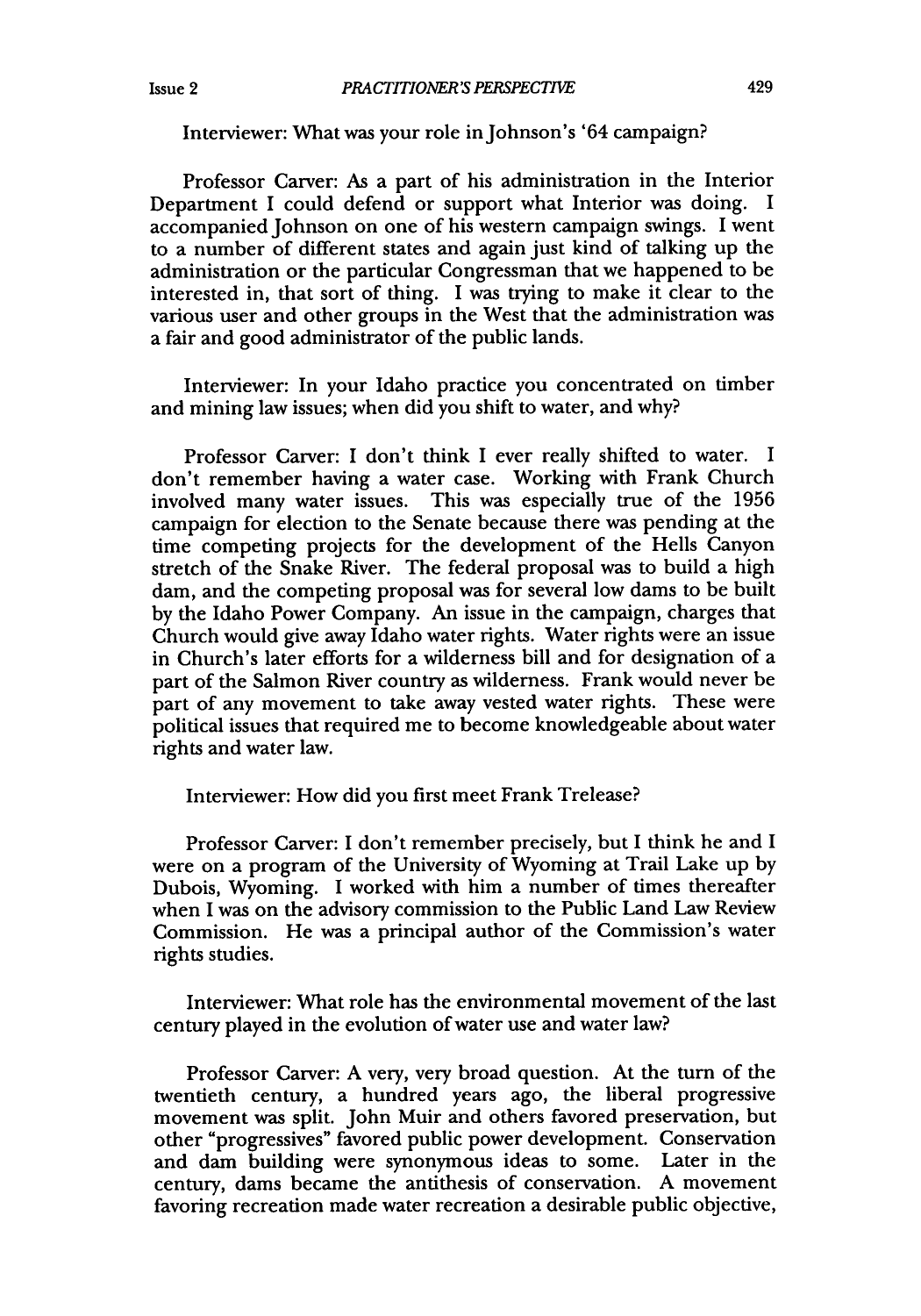aligned with the conservation movement. More recently the two onetime allies have become mortal enemies. Great conservation leaders, like Stewart Udall, are now decried for building dams like Glen Canyon. This to me seems very odd, but we are accustomed in this country to judge past actions **by** today's standards.

The National Environmental Policy Act and the Clean Water Act, and all the other environmental laws in the last third of the last century, have had a tremendous impact on water law. The federalism pattern of governing in this country has changed. Things once regarded as strictly state matters have now have become national matters, and paradoxically the states are able to frustrate programs of the national government.

Interviewer: What brought about the change from prioritizing big storage and hydroelectric power generation projects to conservation and theories of more efficient use?

Professor Carver: The change is a function of population. The conservation movement in the late 60s and early  $70s$  got the people thinking about it. It came to a real head when Carter became President, and issued a "hit list" of water projects. He tried to stop the whole pattern of western water development. He wasn't entirely successful and a good many more water projects were later completed. But there hasn't been anything of major significance in the last twentyfive years. The Endangered Species Act represents the high water mark of this national concern. Most of this developed during the Nixon administration. He has such a terrible reputation, but that's when it all came to a head.

Interviewer: Do you think today we can reconcile hydroelectric power generation with aquatic habitat preservation?

Professor Carver: There is really no way to reconcile the two. **If** you're going to build big dams, you're going to have an impact on aquatic habitat. You can mitigate the impact, but there are going to be some losses. The problem that I see is that you can't turn the clock back. You can't tear out the dams in the Northwest to revive the salmon fisheries.

You can't have two objects occupying the same space at the same time. That was the whole problem with the so-called multiple use mantra of the last century. You felt that with semantics you could solve the land-use problem. There must be trade-offs. That doesn't mean we can't do it better, but we fool ourselves if we think everything is going to come out.

Interviewer: In your opinion, what is the appropriate future role for the federal government in western water administration?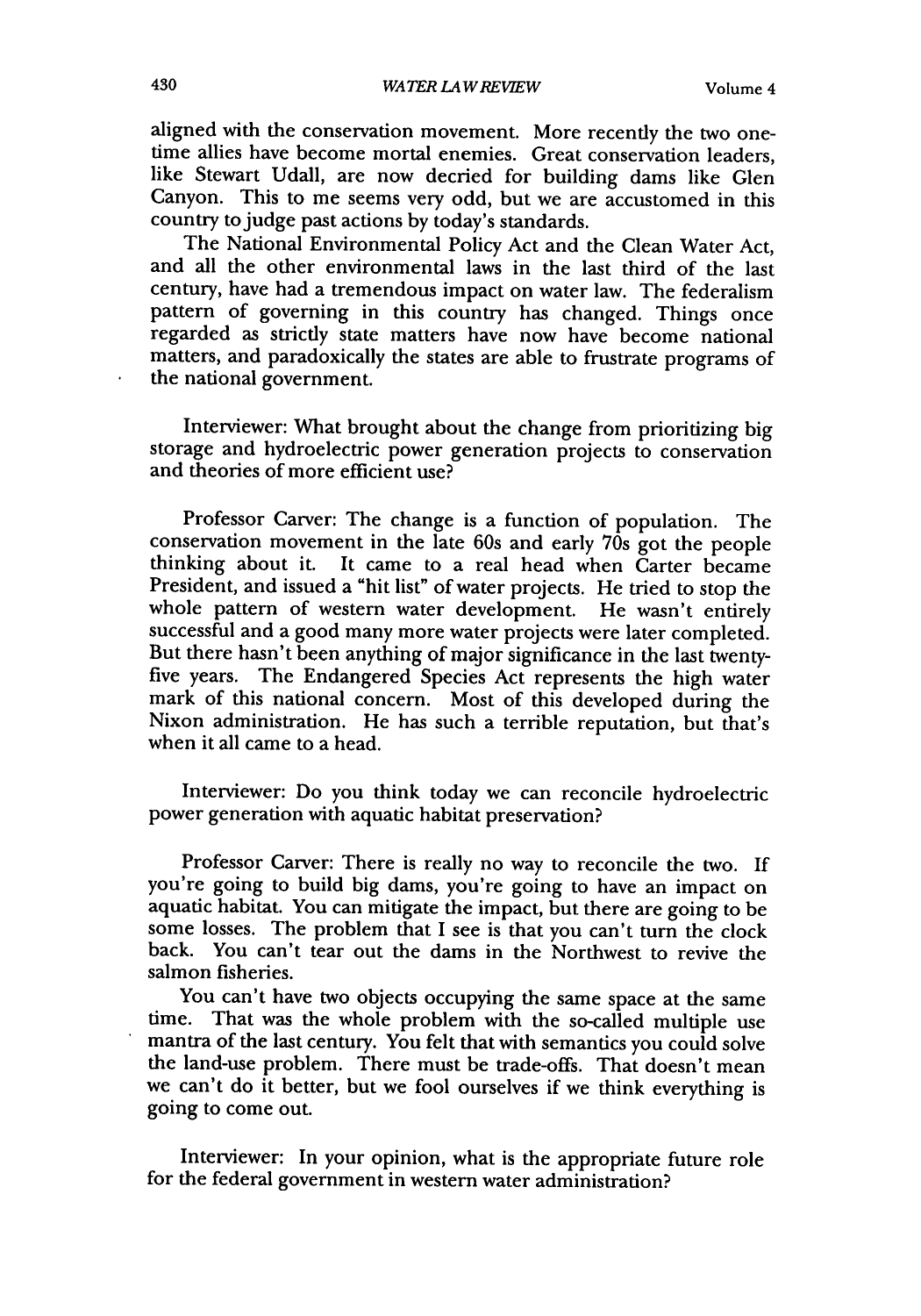Professor Carver: Its role in western water administration is the as its role in western development generally. The federal same as its role in western development generally. government was source of capital of last resort, for building the railroads and building water projects such as Hoover dam and Glen Canyon dam, projects too big for private enterprise. That role is largely gone; maybe it's completely gone. The last big one was the Central Arizona Project, which was the price paid for getting some sort of peace on the Colorado River. But now the federal government's role is almost entirely that of regulator through the Clean Water and Clean Air, Toxic Waste and other programs. It fixes national priorities as against the individual and regional pressures. The Supreme Court and the Congress have both made it very clear that we're going to stick with state administered property systems involving water, and that states can have conservation programs in terms of the interstate export of water, as in the Nebraska Court's Sporhase\_decision. Chief Justice Rehnquist and others have emphasized in recent years a countermovement, which says that Congress really intended the states to have more and more control, in terms of let's say putting conditions on the operations of federal dams, like in the *New Melones* case in California.

Interviewer: Last year, the College of Law, for its Carver Lecture, hosted Interior Secretary Babbitt, and he discussed management of public land and parks on a regional watershed basis, effectively realigning state and agency management boundaries that have been established for decades. Do you see that as a successful management policy?

Professor Carver: In the 1950's there was a book called *Ten Rivers in America's Future,* or something like that, which rather specifically developed this regional watershed approach, so its not a new idea. John Wesley Powell emphasized it as a way of dealing with the management of the water. No, I don't see any chance for that policy gaining any more headway. Today's dominant political forces are **much** too narrowly focused for anything that broad to develop. The main problems now are domination of policies **by** urban interests, so that any kind of macro change in management is just out of the question. If former Secretary Babbitt wants to talk about it, fine; he didn't make any progress on it, and **I** don't think anyone in office now is even thinking about making any progress on it.

Interviewer: Do you see further compartmentalization of management as opposed to more cooperative agency management of the public lands?

Professor Carver: The era when I was Assistant Secretary of the Interior enjoyed a better relationship with the users than any administration since, in my opinion. In my view cooperation really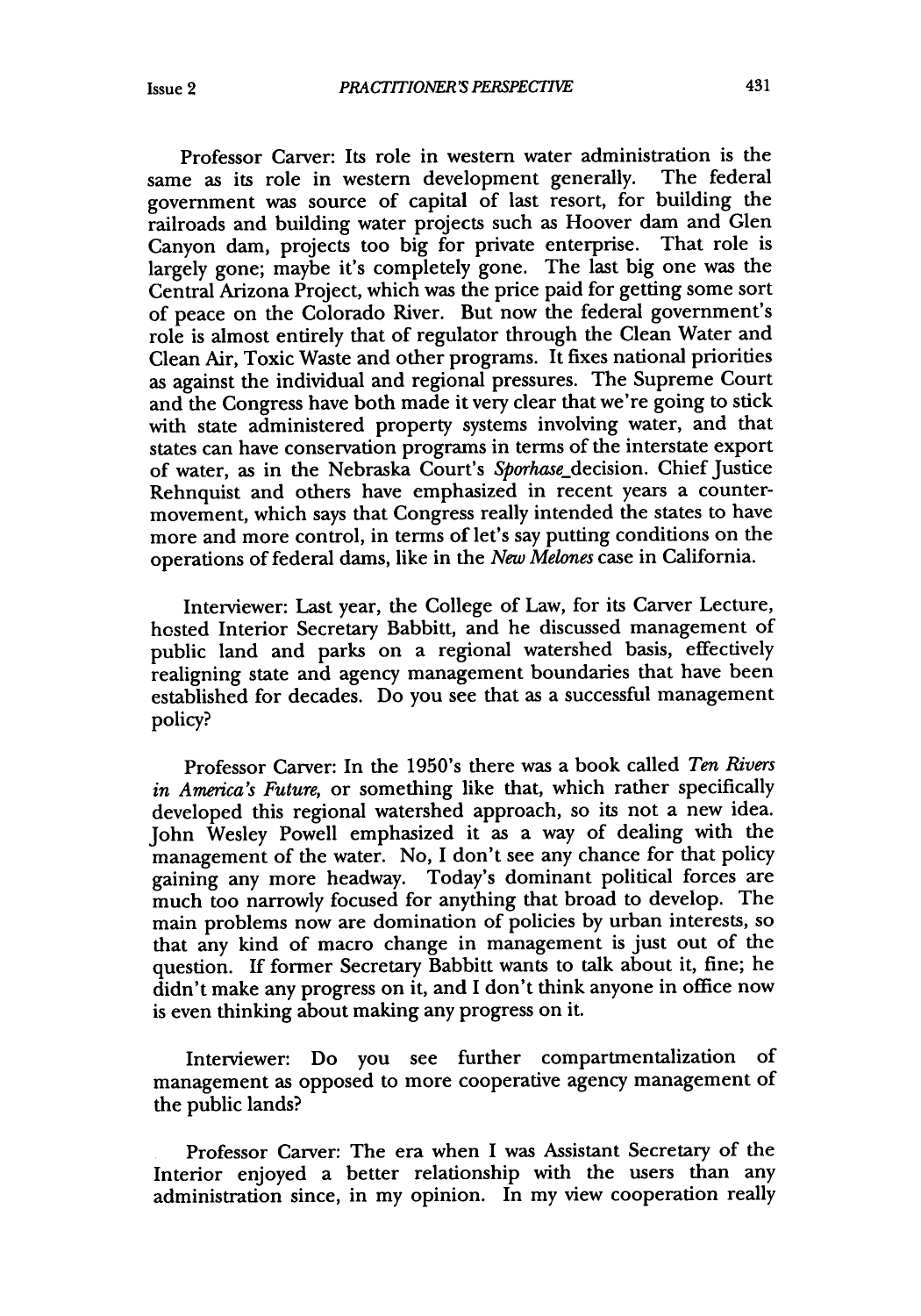depends on the kinds of people that you put in charge of these programs and on the general philosophy under which the managers work. What seems to dominate most policy questions now is an "us versus them" orientation rather than a cooperative one. Maybe that will change, but I don't see it changing. As I saw it, the people who have the most interest in wise management of the range were the users, because if the range is depleted then they're out of business. It was a hard thing to sell because the general idea is that the users are a bunch of robbers and rapists that are trying to despoil our natural resources. There's a terrible habit in this country of looking back and finding scapegoats in the past for what we see as evils today. It just doesn't wash. The people running the government, most times, are doing the best they can. I don't see anything getting any better, because the pressures are greater. With this instantaneous communication and these open meetings and so on, you don't have any chance to work things out. We've come to the point where we personalize legitimate public issues, not only personalize them. We blame Gale Norton for programs she probably hasn't even had a chance to look at yet. Legitimate public issues are obscured.

Interviewer: Can we reconcile federal and state water interests?

Professor Carver: We obviously can reconcile them if you take the position that the dominant sovereign, which is the federal sovereign, can do whatever it chooses to do, that is, whatever the Congress says. A true reconciliation will come when we treat this Constitutional Supremacy principle as a financial problem rather than as a legal problem. That means that if the federal government properly chooses to take the rights of existing water users, it should pay for them. Social costs of new policies should not be dumped on a particular class of user by some legal interpretation of what they thought was a water right, now its just a privilege and can be taken away at will. I see reconciliation coming in the form of a broader view of what people are entitled to be paid for if they are disrupted in their established and legally recognized uses.

Interviewer: Professor Carver, does the theory of "fair allocation" have a place in western water administration?

Professor Carver: The only place where I think you get any meaning for the term "fair allocation" is that it is a term like the one the Supreme Court invented in interstate water allocation-"equitable apportionment". "Equitable" means whatever the Supreme Court decides and fair allocation is subject to the same semantic problem. What's fair allocation? Who decides? The process must inspire confidence and have finality.

If by fair allocation you want to say that municipal uses are better, are superior to agricultural uses, I say that's fine, but if you're going to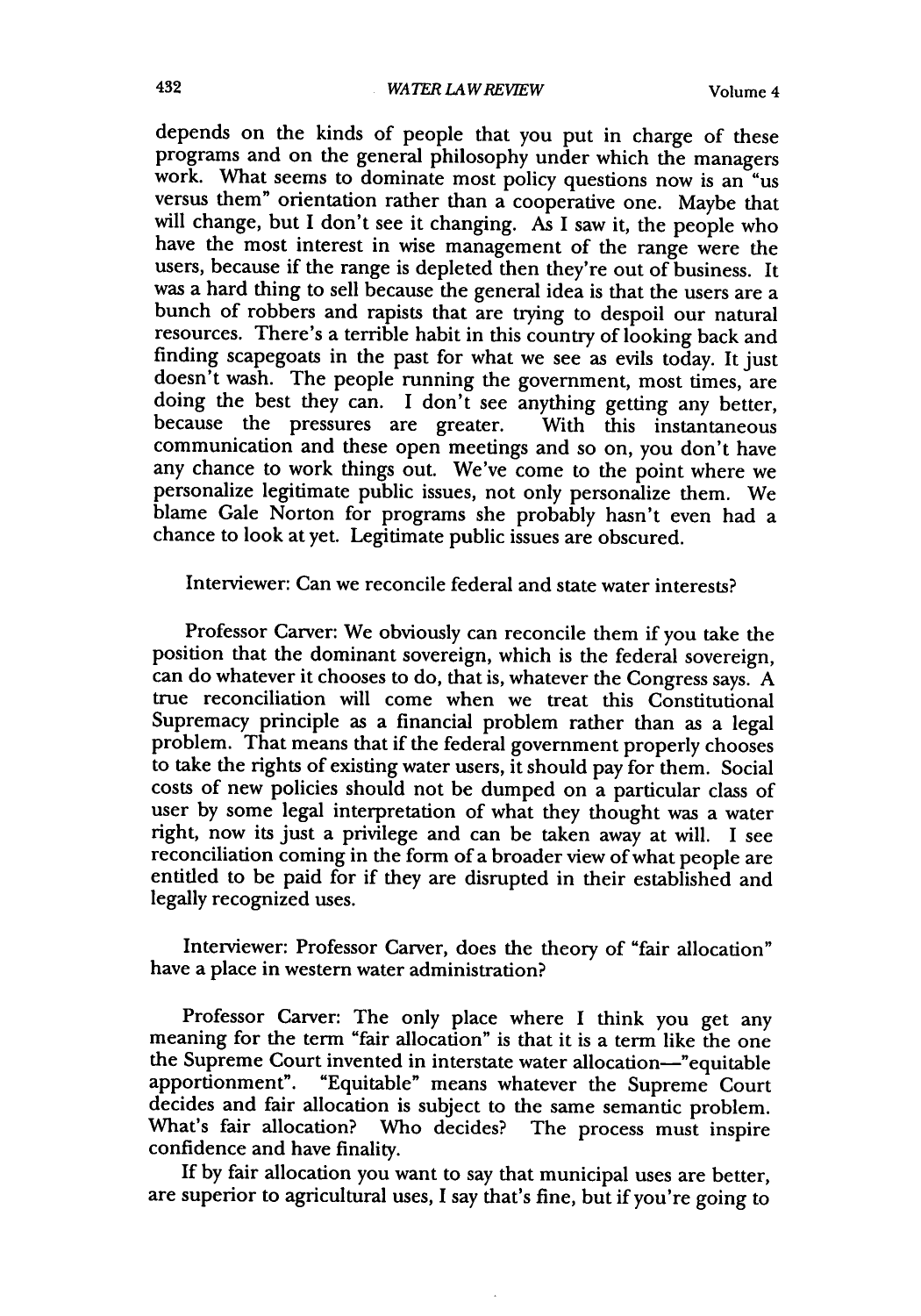displace an agricultural use, you've got to pay the social cost of it. That's the way our prior appropriation system works.

Interviewer: Where do *Winters* doctrine tribal water rights fit in the new geography of conservation driven water management? And in that regard, the Interior Secretary's trust responsibility?

Professor Carver: I'll take the last part of your question first. When I was involved in the business, the Interior Department's trust responsibility enabled the Interior Department to in effect decide what was best for the Indians. The change that has come is that the Indians now have their own lawyers, and they can and do get to court. Trust responsibility is now more consonant with conventional trust law. **I** know when I was in the Interior Department, I was looking after the rights of the Indians, and a different Assistant Secretary for the Bureau of Reclamation was looking after the interests of the Bureau of Reclamation and its water users. We had the same Solicitor's Office on both sides of the controversy. That was a questionable arrangement. Any kind of nonsense about "Chinese walls" was just that. I think that doesn't happen now. The tribes are well represented, so that the trust responsibilities are judicially supervised.

Problems still persist, however, because there isn't any Indian reservation in this country that doesn't have intermingled private interests right on the reservation. In Washington, Idaho and other states you have this conflict between the Indians' claim to control water within the reservation boundaries and the citizens of the state, and the water administrative agency of the state insisting that their responsibility for the allocation of water is not restricted, except to the extent that the Indians have or are determined to have their water rights. In other words, that the non-Indians can have their water rights administered **by** the state agency. So, **I** don't see that problem resolved or even getting any closer to resolution because the Supreme Court has said that under the McCarran Act if you have a general water adjudication, you can do it in the state courts. The problems that the state courts have with that are almost insurmountable because an Indian water right is not limited to the beneficial current use, as is a normal appropriated water right. State courts thus face the problem that when you get through with an adjudication, whatever it may say, at some time in the future the Indians may come along and successfully say that our rights are better because they're older, and the fact that we haven't used them is immaterial. I don't think you'll ever successfully get the Indians to fully quantify their rights in that respect, or if you quantify them, you'll quantify them at a number which will have the same effect as what I've just said. That's being solved in some states; in Montana they're trying to figure it out by agreement, and in Utah they're trying to figure it out with leases and that sort of thing. Ultimately the problem is irresolvable. A riparian right and an appropriation right just don't fit with each other. Indian rights are more like riparian rights than they are like appropriated rights, even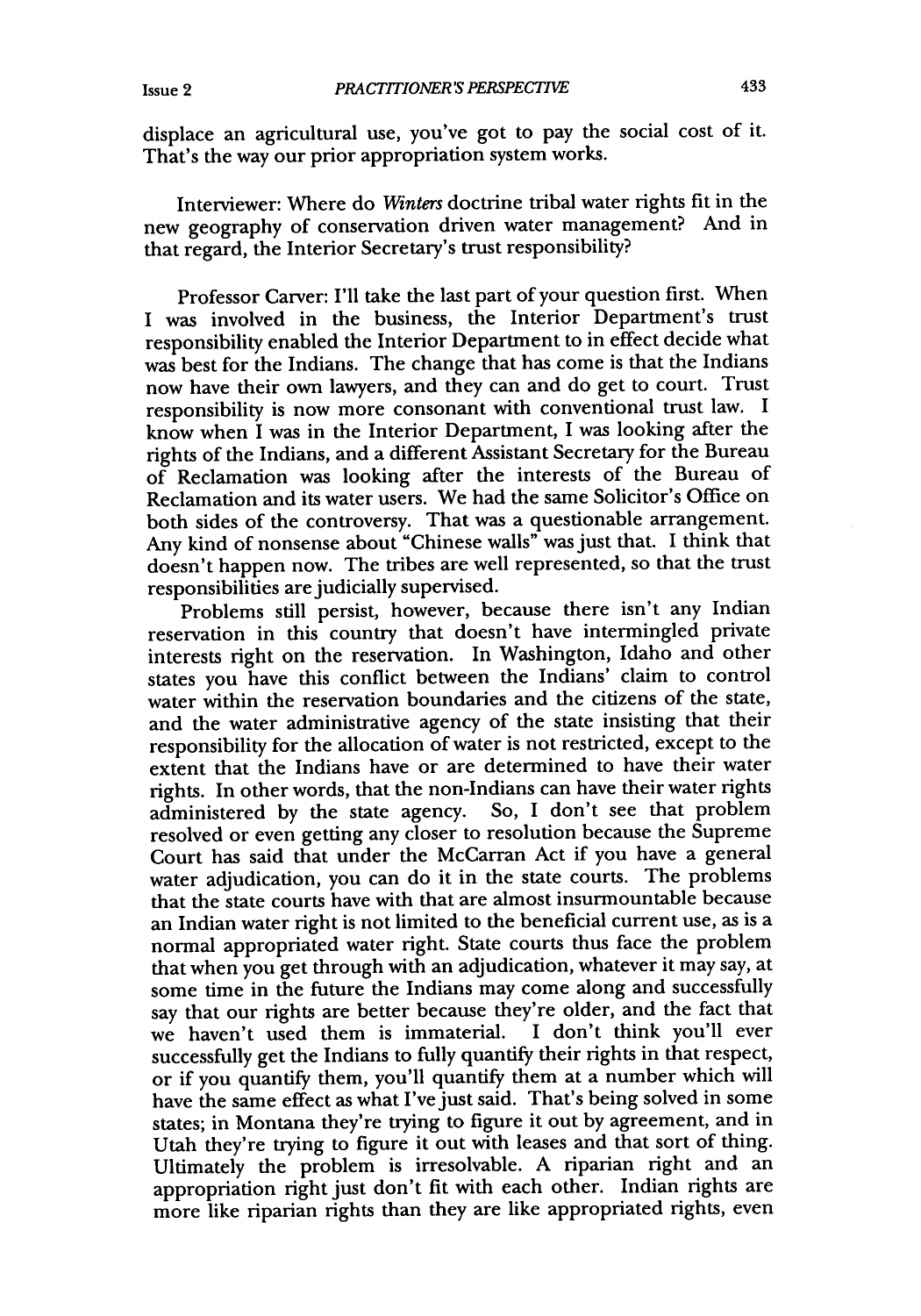though we call them appropriated rights with a date and amount and so on. It just doesn't work that way.

Interviewer: What about federal wilderness reservation impacts on vested water rights, an example being the Snake River Basin Adjudication in Idaho?

Professor Carver: Those Idaho cases were a clear example of problems we have spoken of. I was working for the Senate when the Wilderness Bill was passed, and to my certain personal knowledge, there would be no wilderness system if it had not been agreed and put in the legislation that vested water rights would not be taken, under any kind of impl history and the legislation was, in the Idaho case, parsed again and reasonable judges, not having been there, came to a split decision as to what the Congress in 1964 intended. I don't think we're yet at any point where any vested rights are going to be taken, but the federal government never gives up. If they can get those water rights without paying for them, then they think they've done a good **job** for the federal government, and the fact that they may have done a bad job for the government generally seems to be another issue.

Interviewer: Do you see an ever-increasing congressional role in western water administration?

Professor Carver: Not directly, not in the same sense that we had it in the past. I foresee no more Upper Colorado River Storage Project acts, and no more general reclamation or power-oriented development. On the other hand the federal role with non-water programs, such as the Endangered Species Act, give the federal government an increasing role.

Interviewer: Should Upper Colorado River Basin water users be worried about continued Lower Basin population growth?

Professor Carver: If they have any confidence in the **1963** *Arizona v. California* decision they shouldn't be worried. At least not the same kind of worry which led to the Colorado River Compact negotiations in the 1920s. The shares of the respective states have been judicially fixed, and claims upon water by virtue of prior appropriation, that is first putting it to beneficial use, are unlikely. On the other hand, that isn't to say you won't get some kind of equivalent problem that will be played out within a state. For instance, the normal appropriation process might **be** used in Colorado on the basis that use elsewhere is beneficial under our law. So far that's been a no-no in Colorado, but the effort persists.

Interviewer: How do we protect Colorado's unique natural and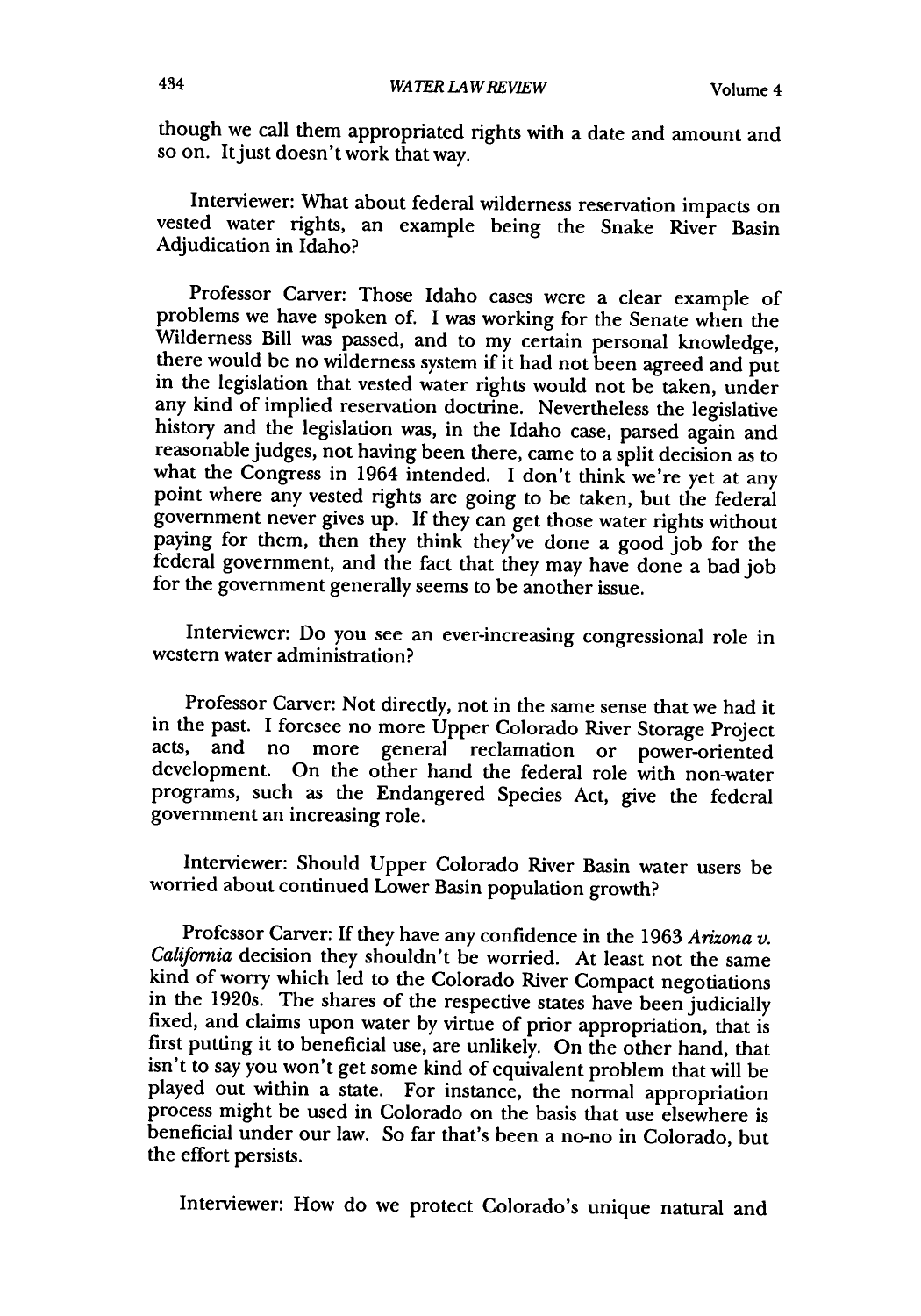### cultural environments while accommodating future growth?

Professor Carver: Just deal with it as a political process. You win some and you lose some. To go back to what I said earlier, the only way that you'll ever successfully get a reconciliation is a recognition that if you're going to impose unusual costs on a particular segment of the population you've got to compensate them. If it's worthwhile for us not to have sprawl development, then we've got to figure out some way to, at least to some extent, prevent the owners the land which is capable of being so developed from being singled out for adverse treatment. That doesn't mean that I favor the exploiter who has gone out and on a speculative basis bought the land. But for sure, some guy who has been a farmer for seventy years on the plains should not be singled out for separate treatment simply because we have a new growth policy.

Interviewer: Can prior appropriation and judicial administration of water rights survive the pressures of municipal domestic use and environmental preservation?

Professor Carver: I think the *City of Thornton v. Bijou Irrigation Co.* case shows that they can. I think that's a classic example of all the forces being brought to bear-the long planning horizon, the concerns about the environment and the imposition of conditions, all of those kinds of things. The final upshot of that case is that you had some adverse effects on some kinds of existing users, but nevertheless in terms of the integrity of the system, the prior appropriation system was maintained.

On the other hand if you believe that the Colorado Supreme Court's most recent decision involving Aurora's attempt to get water out of that Union Park project-I believe that decision was something of a blow to the prior appropriation system, at least as I have understood it. That case says, in effect, that we're not going to import any more water even though it isn't now being used. The Court looked at language of a federal statute to conclude that Congress intended that a priority for the federal government. Congress said just the opposite. I'm very critical of that decision, in terms of the way I think the prior appropriation system ought to work. The way I think it ought to work is that if there is no water there to be appropriated, that will come up at the time when you start interfering with senior water rights. But to say in advance that there is no water available is to take upon oneself the power to modify the prior appropriation system. The beauty of the prior appropriation system was that the seniors were always protected; they didn't need any extra protection. But then you come along with environmental interests, who have not appropriated the water but who assert these values, and that's legitimate. Nevertheless your question is, is the prior appropriation system being fundamentally changed, and the answer is yes it is. It is in many major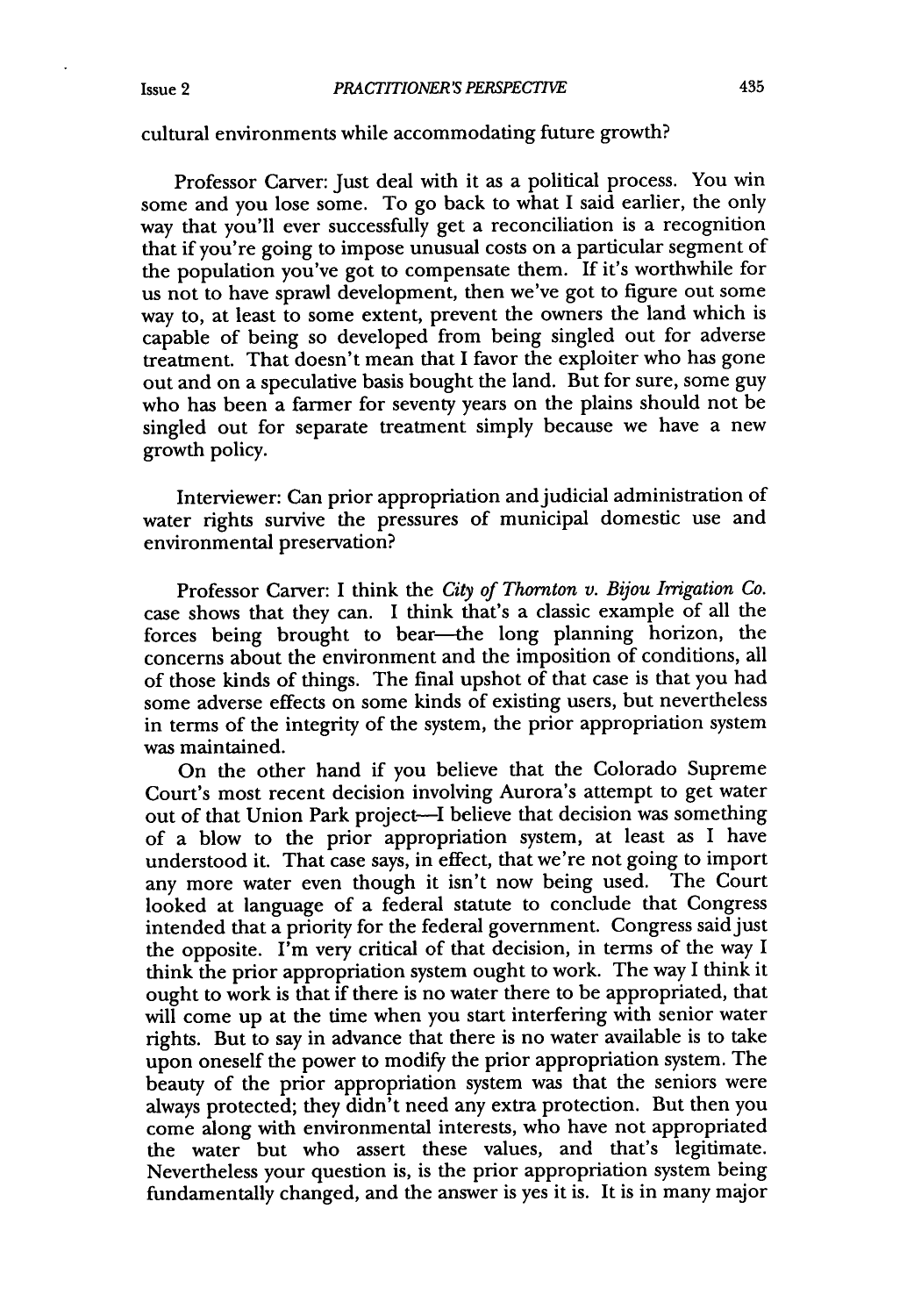ways. It is now being changed over what we understood it to be fifty years ago. Then if I wanted to appropriate water out of a stream, I'd divert and apply it to a beneficial use, and if I interfered with somebody else's use, they called the river and I was subordinated to their use. If I wanted to risk my money on only using the water every twenty-five years, I could do it. Now big brother is looking after you, and saying "that isn't a very good investment." Well, what the hell, Aurora thought it was a good investment.

Interviewer: In your mind, how can we better administer groundwater and surface water in Colorado?

Professor Carver: That is such a complicated issue because of the various kinds of groundwater that have been legislatively defined. We have a mixture of legal definitions and hydrology definitions, which don't lead to easy administration. In 1983 when the Colorado legislature tried to deal with this on an ad hoc basis, they did a good thing, but they got farther and farther away from any kind of conjunctive administration of the total water situation in Colorado.

Interviewer: Do you think it's advisable then to maintain separate administrations for groundwater and surface water?

Professor Carver: As of now I'd say it's advisable to keep that up, because doing anything else would be so disruptive that I don't think we could do it. There isn't any state in the West that doesn't have this problem in one way or another. Arizona and Idaho are at the opposite ends of the spectrum in terms of how much water they've got, but they have equivalent problems in terms of the way they try to deal with the problem of developing water. Such as in handling a groundwater mining situation at the same time that you're dealing with a renewable surface flow or recharge amount in the connected aquifers. So it's a mess; there's no question about that. I don't see it getting any better.

Interviewer: What's your opinion of proposals to import water to the West from the Great Lakes?

Professor Carver: Total nonsense. We've had those proposals to take water from Canada, and the Snake River Basin and move it to California. I don't care how much water any particular area has, they're not going to peaceably agree to applying that water to needs however great they are of Southern California or anywhere else. One modification one might make to that is that with proper incentives they might do it, but those types of incentives are a long way into the future. They're not going to take water from the icebergs of Antarctica, or the glaciers of Alaska. You know they've had all these goofy projects for years and years, and the engineers have fun with them, and maybe sometime they'll get to them, but I don't think they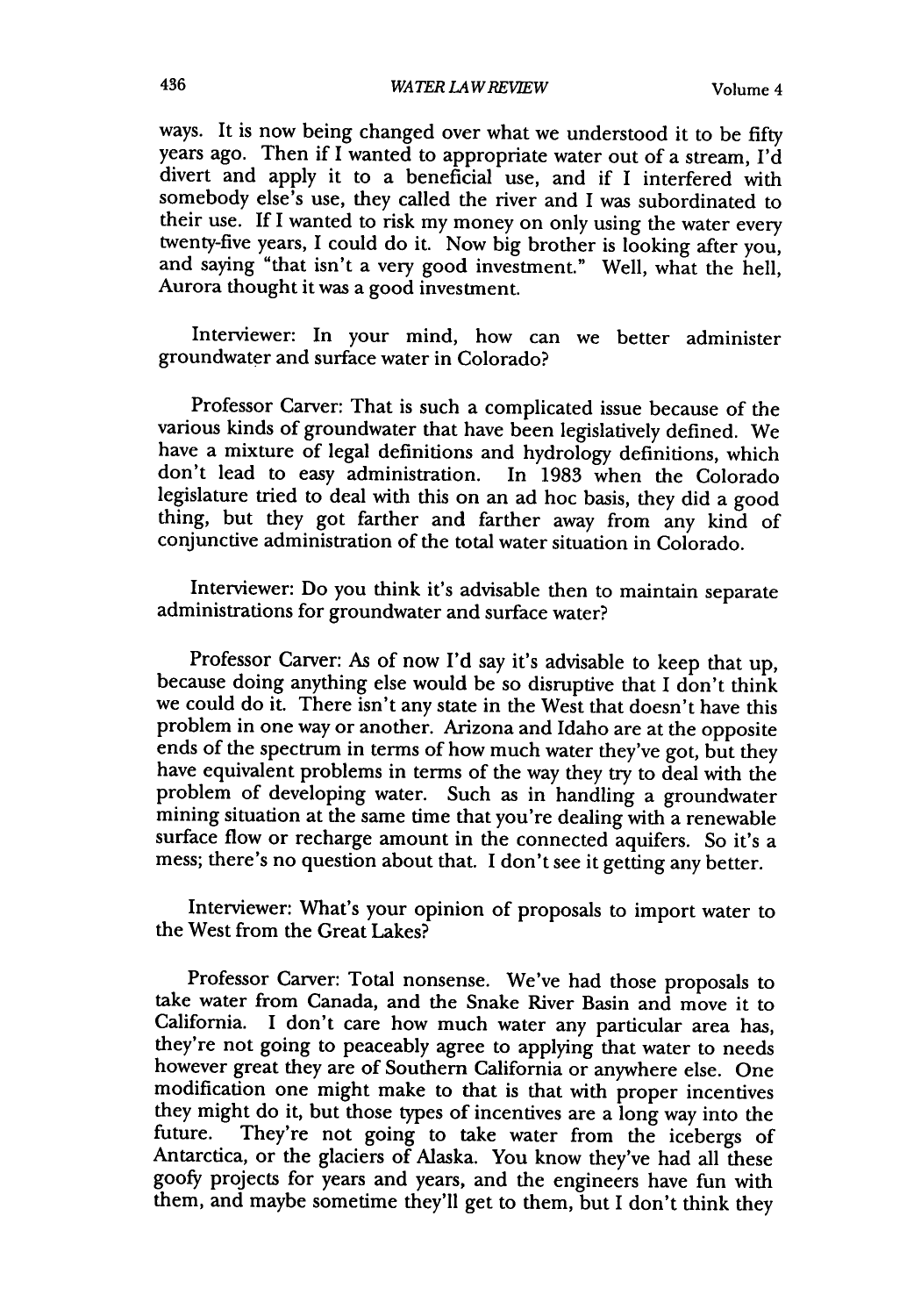will in any time frame I care to deal with.

Interviewer: How can we more effectively educate people about better water use?

Professor Carver: Any time you use these terms like "better" or "fairer" I bridle, asking better in whose judgment? It is an unspoken proposition here that there must be some right answer somewhere. The *better* use of the water was once to build huge dams; otherwise it was wasting to the sea. Now the *better* use is to let it flow untrammeled to the sea. So you can't get me to get into any argument about better use. If you want to talk to me about less wasteful uses or greater efficiency, then I'm all for that, but if your making some kind of a political or social judgment about better then I'm obviously against it.

Interviewer: How then can we educate the public, municipalities, our representatives, state administrators, water lawyers, water courts to help them prioritize making more efficient, and less wasteful use of water?

Professor Carver: Well that's a battle. In Denver when I first got here, there were no household meters. Water was a kind of free use. That has changed. Another way to educate is to improve the knowledge of how water is being used, and use that as your starting point. The other is to get the correct analysis of the true cost and the market values involved and things tend to adjust themselves. But you can't talk to people about being efficient if there's no meter in their house, and even if there's a meter in their house you can't talk about being efficient if you're subsidizing that water and giving it to them for less than cost, less than the true cost. So that's the starting point. I don't think pedagogy is the answer, telling them about water law or anything like that is going to work. It's kind of like gasoline prices.

Interviewer: Have we learned the necessary lessons administering the interstate distribution of Colorado River water to create an effective system of interstate water delivery and administration?

Professor Carver: Whether we've learned the lessons or not, if you're talking about interstate water such as that in the aquifers, then we've got a long way to go. If you're talking about the efficacy of the compacts and agreements, we've got a long ways to go there, too. If you're talking about the efficacy of Supreme Court decisions, if you believe in *Arizona v. California,* well then that's the law of the river and that's that. But if whether you stepped back from it and said that was the right way to allocate the stream in terms of the present or the future, I'm not sure you'd agree. I wouldn't agree that building swimming pools in Phoenix or Tucson, at the enormous cost that it costs us to do that was a wiser thing to do than to let California to